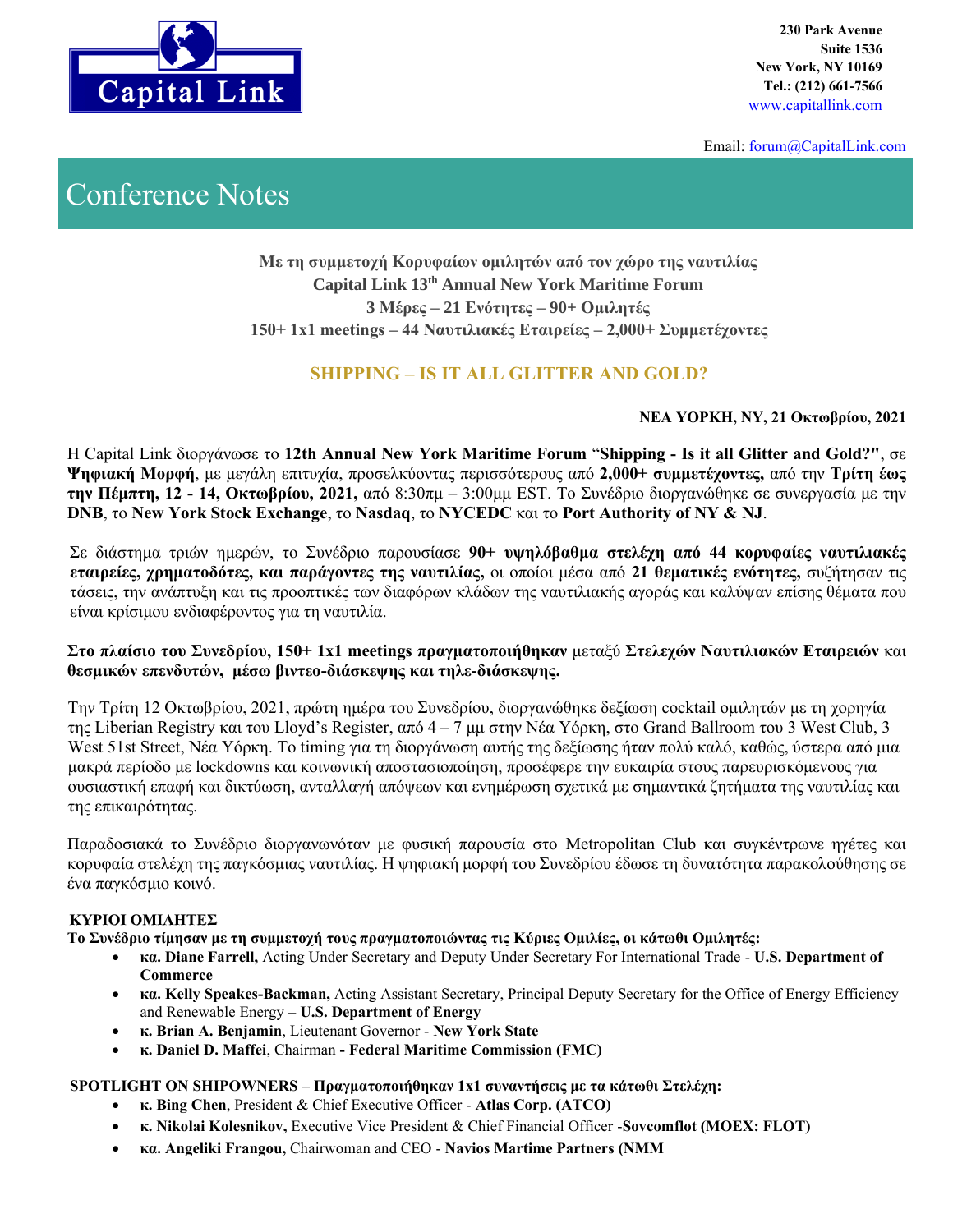# **ΘΕΜΑΤΟΛΟΓΙΑ ΠΑΝΕΛ ΣΥΖΗΤΗΣΕΩΝ & ΠΑΡΟΥΣΙΑΣΕΩΝ**

#### ΠΡΩΤΗ ΗΜΕΡΑ – ΤΡΙΤΗ 12 ΟΚΤΩΒΡΙΟΥ, 2021

## **ΕΙΣΑΓΩΓΙΚΑ ΣΧΟΛΙΑ / ΚΑΛΩΣΟΡΙΣΜΑ**

- **κ. Nicolas Bornozis,** President **Capital Link, Inc.**
- **κ. Theodore Jadick,** Managing Director, CEO & President **DNB Markets; Conference Chairman**

Ο **κ. Νίκος Μπορνόζης,** President - **Capital Link, Inc.,** καλωσόρισε όλους τους χορηγούς, ομιλητές, συνεργάτες και συμμετέχοντες στο 13th Annual Capital Link New York Maritime Forum, λέγοντας: «Διοργανώνουμε αυτήν την εκδήλωση σήμερα σε συνεργασία με την DNB και το χρηματιστήριο της Νέας Υόρκης, το NASDAQ, το NYCEDC και το Port Authority of NY & NJ. Πριν δώσω τον λόγο στον **κ. Theodore Jadick,** Managing Director, CEO & President - **DNB Markets**, ο οποίος είναι ο συνεργάτης μας και ο Conference Chairman, θα ήθελα να πω ότι αισθανόμαστε ιδιαίτερη τιμή και υπερηφάνεια που πραγματοποιείται αυτό το συνέδριο σήμερα, ειδικά με τη δομή που έχει η φετινή ατζέντα.

Σε διάστημα τριών ημερών το Συνέδριο θα παρουσιάσει το απόλυτο who-is-who της ναυτιλίας. Η σημερινή συμμετοχή εκπροσώπων από τον ναυτιλιακό χώρο με C-level στελέχη είναι εντυπωσιακή. Πρόκειται να συζητηθούν όλα τα κρίσιμα ζητήματα όχι μόνο ανά τομέα αλλά και όσα ζητήματα αφορούν την παγκόσμια ναυτιλία. Εκτός από την ανασκόπηση των τελευταίων νέων για τις παγκόσμιες ναυτιλιακές αγορές, και τις αγορές βασικών προϊόντων και ενέργειας, η ατζέντα θα επικεντρωθεί επίσης στον ρόλο της Νέας Υόρκης ως παγκόσμιου ναυτιλιακού κέντρου και στη θέση που κατέχει μεταξύ των μεγαλύτερων ναυτιλιακών αγορών. Η Νέα Υόρκη παρέχει πολλές υπηρεσίες που σχετίζονται με τη ναυτιλία: χρηματοδότηση, νομικές υπηρεσίες, εμπόριο, ασφάλειες και πολλές άλλες.

Είναι τιμή μας που έχουμε σήμερα μαζί μας όχι μόνο τους σημαντικότερους ηγέτες της ναυτιλίας, αλλά και κυβερνητικούς ηγέτεςεκπροσώπους, οι οποίοι θα συζητήσουν σχετικά με την ενέργεια, το εμπόριο και τις προκλήσεις στην εφοδιαστική αλυσίδα παγκοσμίως .

Παράλληλα, θα πραγματοποιηθεί σήμερα ένας πολύ μεγάλος αριθμός 1x1 συναντήσεων μεταξύ στελεχών ναυτιλιακών εταιρειών και θεσμικών επενδυτών, κατά συνέπεια η φετινή εκδήλωση είναι πολύ συμπαγής και εποικοδομητική.

Θα ήθελα να εκφράσω τις ευχαριστίες μου στον Ted Jadick και την ομάδα του για ακόμη μια φορά, για τη συνεργασία τους όλα αυτά τα χρόνια, στη διοργάνωση αυτού του σημαντικού Φόρουμ, συμβάλλοντας ουσιαστικά με τις προσπάθειες και την υποδομή τους.»

#### **SHIPPING - IS IT ALL GLITTER & GOLD?**

*What is different this time? Are we at the beginning of a new supercycle for shipping spreading eventually across all market segments? Covid-19, technology, regulations and geopolitics have a transformational impact on the industry. What are major opportunities and challenges looking ahead? CEOs from the major market segments shared their insight as to what makes this cycle different and the outlook ahead*

**Συντονιστής: κ. Theodore Jadick,** Managing Director, CEO & President - **DNB Markets; Conference Chairman Ομιλητές:**

- **Dr. John Coustas,** CEO **Danaos Corporation (DAC)**
- **κ. Robert Bugbee**, President **ENETI Inc. (NETI)** & **Scorpio Tankers Inc. (STNG)**
- **κ. Paul Wogan,** CEO **GasLog**
- **κ. Petros Pappas,** CEO **Star Bulk Carriers (SBLK)**
- **Dr. Nikolas P. Tsakos,** CEO **Tsakos Energy Navigation (TNP);** Chairman **INTERTANKO 2014-2018**

**Dr. John Coustas,** CEO - **Danaos Corporation (DAC),** described the current market definitely as Gold and something that had not happened before in container shipping. A combination of factors like systemic underordering for many years, the depletion of inventories during the pandemic and the inefficiency of supply chains have resulted in the current situation of a saturated transport system. The industry has reacted by substantial ordering of new vessels which however will only hit the water from 2023 onwards giving little relief to the current situation. Dr Coustas believes that we will continue to have a strong market at least until early 2023. The current orderbook although at 23 pct of the fleet does not compare to the 60 pct in 2008. In addition the liner companies are making incredible amounts of money, in contrast with 2008, which means that our counterparty risk is almost eliminated.

The other wildcard is the environmental regulations. This is why Danaos at present refrains from new ordering and concentrates in debt reduction. The industry must get clarity on the future green fuels. It will be a grave mistake to use now grey fuels that in the end will have a negative CO2 balance compared to the primary use of the fossil fuel energy.

Ο **κ. Petros Pappas,** CEO - **Star Bulk Carriers (SBLK**), τόνισε: "It is a great pleasure for us to participate in the thirteenth Capital Link digital New York maritime forum. We at Star bulk remain optimistic about the dry bulk market prospects over the next years.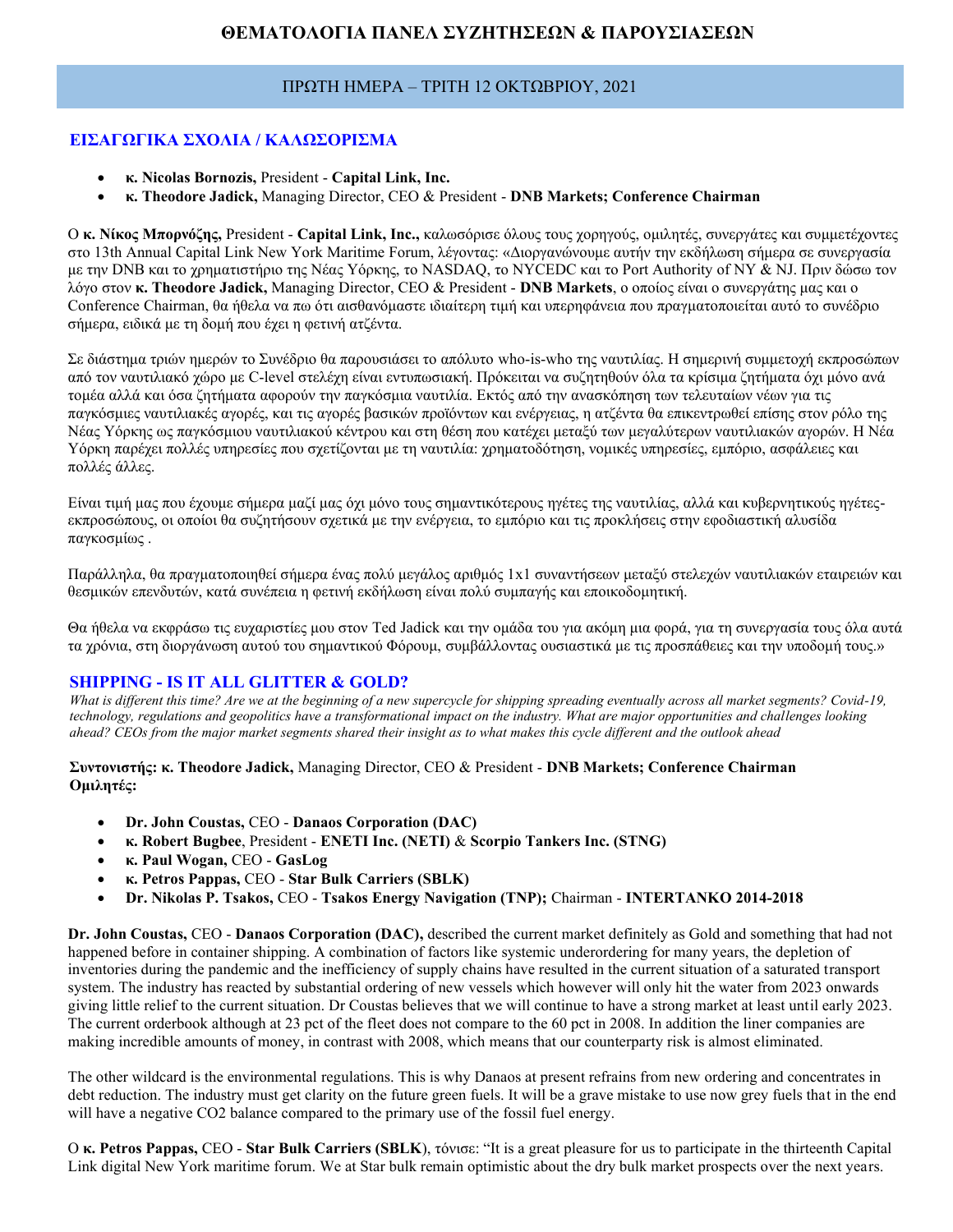The newbuilding orderbook stands at record low levels, shipyard capacity is filling up with other more profitable for the shipyards vessel types, while upcoming environmental regulations and uncertainty on future vessel propulsion create a very favorable long term supply picture. On the demand side, a sharp rebound in global commodity demand has taken place because of the synchronized government stimulus programs and the need to restock but the global economic recovery from the pandemic is still at early stages with quarantines still being imposed around the world. Inefficiencies related to covid as well as political tension have recently led to bottlenecks, delays and a redistribution of trade lanes that have tightened the supply and demand balance significantly and have led to a strong increase in the price of energy, raw materials, and freight. Finally, the shipping industry has a critical role to play in the transition to a low carbon economy and we at Starbulk fully appreciate our responsibility and intend to lead in the effort."

## **DRY BULK SECTOR PANEL**

**Συντονιστής: κ. Jorgen Lian, Equity Analyst - DNB Markets, Inc Ομιλητές:**

- **κ. Gary Vogel,** CEO **Eagle Bulk Shipping (EGLE)**
- **κ. Martyn Wade,** CEO **Grindrod Shipping Holdings (GRIN)**
- **κ. John Michael Radziwill,** CEO **GoodBulk; C Transport Maritime**
- **κ. Polys Hajioannou**, CEO **Safe Bulkers (SB)**
- **κ. Stamatis Tsantanis,** Chairman & CEO **Seanergy Maritime Holdings (SHIP)**

**κ. John Michael Radziwill,** CEO - **GoodBulk; C Transport Maritime,** stated that the dry bulk markets have reached over 10-year highs thanks to rebounding demand for commodities and limited vessel supply. The world's economies are picking up post peak Covid thanks to stimulus measures and infrastructure investment around the world although logistical challenges have been accentuated as a result of Covid protection protocols that have pushed congestion to the strongest levels since 2012/2013 effectively reducing fleet supply. Quarantines, trading restrictions, delays in routine operations have all been the product of Covid precautionary measures particularly in the Far East and in China where there is a zero-tolerance policy on Covid and where we've seen entire ports shut down on just a handful of cases. Insufficient supply to meet rebounding demand has propelled global dry-bulk commodity prices across sectors to record highs allowing room for the freight rate boom that we are currently experiencing. The ongoing global energy crunch will force some nations to increase their imports of dry-bulk commodities over the next few months as we grapple to bridge the energy gap and we expect that effect to be particularly relevant for India and China where power outages risk affecting country output if not addressed. With the orderbook at historic lows and in combination with the strong commodity markets we are optimistic for the future of this market and look forward to delivering the highest possible per capita return and subsequent distributions to our ship owners. Lastly our parting message to the dry cargo ship owning community is twofold – stay spot and only buy second hand!

Ο **κ. Polys Hajioannou**, CEO and Chairman of the Board of Directors, **Safe Bulkers Inc. (NYSE:SB),** τόνισε: "We were delighted to participate in the 13th Annual Capital Link New York Maritime Forum in partnership with DNB, hoping that soon will be attending conferences with physical presence.

We have experienced a truly excellent year so far and the green shipping, environmental regulations, zero emissions, decarbonization, geopolitics, technology, bank finance and sustainability were among the most significant topics with a transformational impact on the industry, addressed in the conference. The quality of the panels, consisted by industry leaders and the excellent coordination of the event, gave the chance to the participants to hear from real market players and gain meaningful insights.

Looking ahead, we remain optimistic about the prospects of the charter market as we believe all fundamentals are there for a sustainable drybulk market outlook.

Safe Bulkers is a pure dry-bulk player, with exposure in the spot market, strong liquidity position which provides financial flexibility and ability to react in opportunities, an efficient fleet able to compete in the stringer environment of 2023 as GHG restrictions will be introduced and lean and efficient hands-on operations providing for financial and operational advantages.

We follow the market very closely, remain vigilant for opportunities when arising, which match our core growth and leverage strategies. Gradual deleveraging and renewal strategy by substituting older vessels with younger or newbuilds with improved environmental footprint are the cornerstones for creating value for our shareholders.

At the same time we remain focused on capital efficiency and discipline and an unwavering commitment to prudency and proactiveness business culture, as these are our strong foundations to grow value for our shareholders."

Ο **κ. Stamatis Tsantanis,** Chairman & CEO - **Seanergy Maritime Holdings (SHIP),** τόνισε: "We strongly believe that we have entered into a upward shipping cycle, which is expected to last for many years. Seaborne transportation of iron ore and coal has emerged strongly since the second half of 2020. This has been driven by strong economic recovery, infrastructure stimuli, as well as increased energy needs. At the same time, global fleet growth and newbuilding orderbook is at the lowest levels of the recent history. The upcoming environmental regulations are expected to reduce the effective fleet supply in the coming years. Seanergy is in optimal position to benefit from these historically positive fundamentals."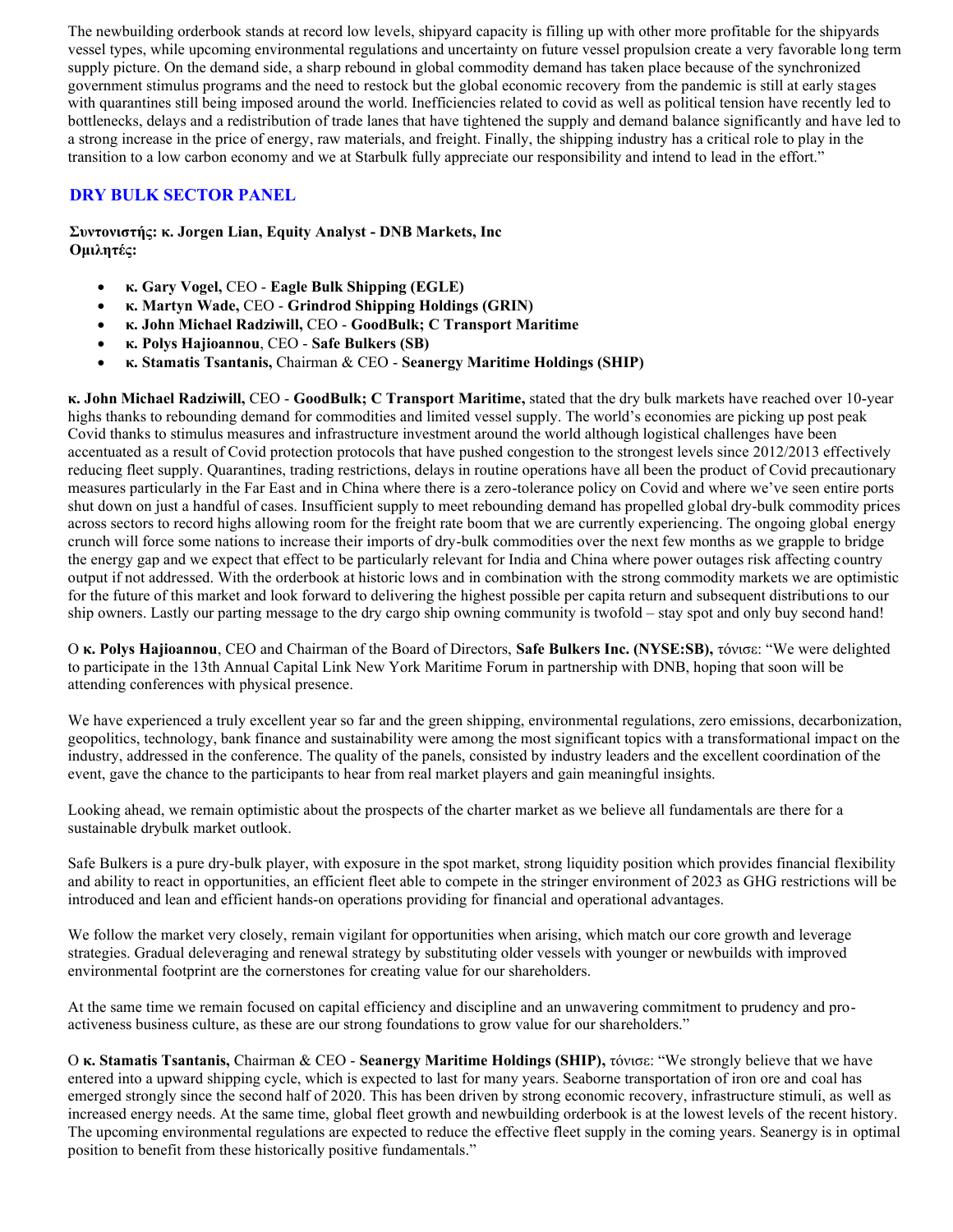## **ΚΥΡΙΑ ΟΜΙΛΙΑ CREATING AND SUSTAINING AMERICAN LEADERSHIP IN THE TRANSITION TO A GLOBAL CLEAN ENERGY ECONOMY**

**κα. Kelly Speakes-Backman**, Acting Assistant Secretary, Principal Deputy Secretary for the Office of Energy Efficiency and Renewable Energy - **Department of Energy**

**κα. Kelly Speakes-Backman**, discussed the Biden Administrations priorities to create and sustain American leadership in the transition to a global clean energy economy. She shared EERE's programmatic priorities to accomplish President Biden's overarching climate goal: transitioning the United States to a 100% clean energy economy with net-zero emissions by no later than 2050. A/AS Speakes-Backman remarks centered on EERE's research portfolio within the maritime sector, recognizing the important role of marine energy in decarbonizing the global economy. She emphasized the significance of the global shipping industry and discussed the Zero-Emission Shipping Mission, an initiative co-led being by government agencies from Denmark, Norway, and the United States. The Zero-emission Shipping Mission will engage in activities that will help develop, test and demonstrate maritime energy technologies and make the market ready for zero-emission shipping by 2050.

#### **INDUSTRY PREPAREDNESS FOR COP26 AND ITS AFTERMATH**

*The panel focused on the energy transition and the pathways towards zero emissions shipping. This is one of the most critical challenges the industry faces today, and the discussion was particularly timely given recent regulatory developments and the upcoming COP26 meeting.*

#### **Συντονιστής: κ. Knut Ørbeck-Nilssen,** CEO - **DNV Maritime Ομιλητές:**

- **κ. Cameron Mackey**, COO **Eneti Inc. (NETI)**
- **κ. John C. Wobensmith,** President & CEO **Genco Shipping & Trading (GNK)**
- **κα. Lois Zabrocky,** CEO **International Seaways (INSW)**
- **κ. Bo Cerup-Simonsen,** CEO **Mærsk Mc-Kinney Møller Center**

Ο **κ. Knut Ørbeck-Nilssen,** CEO - **DNV Maritime,** ανέφερε: "With COP26 looming on the near horizon, the eyes of the world are on the upcoming discussions about climate change. What the agreement will mean for shipping remains to be seen, but what we do know is that the time to act on is now. We need to capitalize on the maritime renaissance and start using alternative fuels and technologies available today to start this transition. When it comes to regulations and requirements, we need clarity and preferably a commonly agreed trajectory of decarbonization to direct our actions. My hope is that the IMO will prevail as the standard-setter, also when it comes to our decarbonization pathway. More work will be needed to address the many unknowns that still exist related to the technologies and supply of zero carbon fuels, such as the green versions of ammonia, methanol and hydrogen. What we do need from everybody in the value chain is a commitment to collaboration. Collaboration is our best shot at tackling decarbonization. For it is only by working together, by sharing ideas and experiences, that we can all get over the finish line together."

#### **THE NEW LANDSCAPE OF BANK FINANCE FOR SHIPPING**

*The panel discussed the evolving role of banks as capital providers to shipping. Are banks stepping up or decreasing their involvement with shipping? What is the impact of alternative sources of capital? It also addressed the impact of regulations and green shipping as well as the emergence of new regional and international hubs providing capital to shipping.*

#### **Συντονιστής: κ. Daniel Rodgers,** Partner - **Watson Farley Williams Ομιλητές:**

- **κ. Philipp Wuenschmann,** Global Head of Shipping **Berenberg**
- **κ. Shreyas Chipalkatty,** Global Head of Shipping **Citi**
- **κ. Evan Cohen,** Managing Director & Group Head of Maritime Finance **CIT**
- **κ. Ilias Katsoulis,** Global Head of Shipping, Global Credit Financing and Solutions **Deutsche Bank AG**
- **κ. Christos Tsakonas,** Global Head of Shipping **DNB**

Ο **κ. Daniel Rodgers,** Partner - **Watson Farley Williams,** τόνισε: "It was my pleasure to act as Συντονιστής for this important panel. The distinguished Ομιλητές comprised of Philipp Wuenschmann of Berenberg, Shreyas Chipalkatty of Citibank, Evan Cohen of CIT, Ilias Katsoulis of Deutsche Bank and Christos Tsakonas of DNB provided keen insights into what was a surprisingly good year in the maritime sector for the financing banks and outlined their strong commitment to the sector on an ongoing basis. And everyone agreed: the future looks bright!"

Ο **κ. Evan Cohen,** Managing Director & Group Head of Maritime Finance – **CIT,** τόνισε: "CIT is continuing to build our ship lending book by leveraging our industry expertise to quickly and effectively evaluate opportunities. While CIT is open to a variety of senior financing prospects, we see significant opportunities to lend to private shipping companies and private equity-sponsored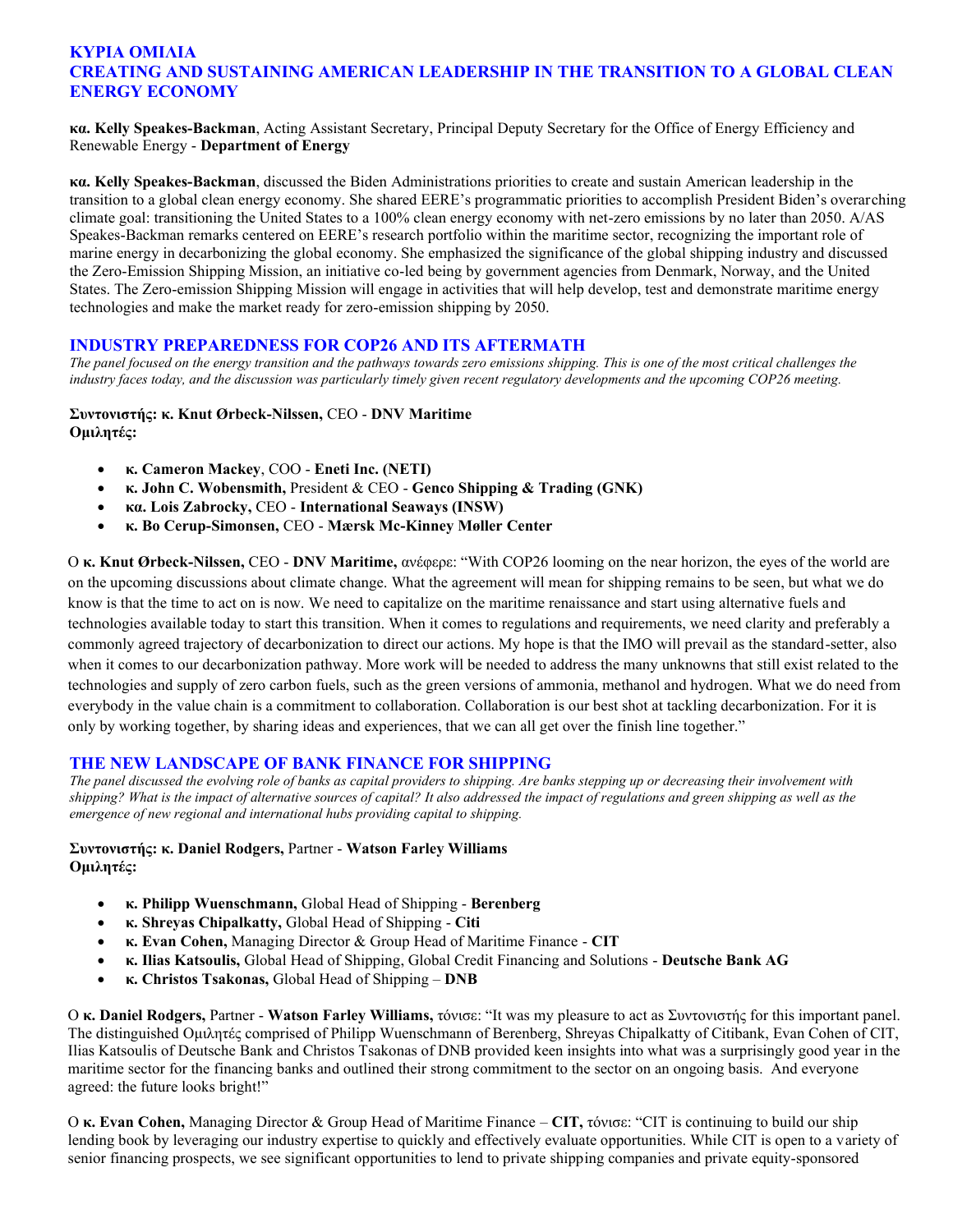platforms, as well as to back-lever alternative lenders. CIT continues to apply its proven risk management practices to selectively provide conservative financing for well-maintained vessels."

## **SPOTLIGHT ON ATLAS CORPORATION - 1X1 Discussion**

- **κ. Bing Chen,** President & Chief Executive Officer **Atlas Corp. (ATCO)**
- **κ. James T. Cirenza,** Managing Director **DNB Markets, Inc**

## **CRUDE TANKERS SECTOR PANEL**

**Συντονιστής: κ. Ben Nolan,** Head of Maritime Research – **Stifel Ομιλητές:**

- **κ. Hugo de Stoop,** CEO **Euronav (EURN)**
- **κ. Lars Barstad,** CEO **Frontline Management (FRO)**
- **κ. Jeffrey D. Pribor,** SVP & CFO **International Seaways (INSW)**
- **κ. Robert Burke,** Partner & CEO **Ridgebury Tankers**
- **κ. Harrys Kosmatos,** Corporate Development Officer **TEN Ltd. (Tsakos Energy Navigation (TNP)**

Ο **κ. Ben Nolan,** Head of Maritime Research – **Stifel,** τόνισε: "While ship owners are almost always optimistic, the crude tanker market has been particularly challenging over the past 12 months and despite conditions there was universal consensus that not only should next year be much better than this year, but also all owners were optimistic that there will be a solid winter season rally as well. With the combination of improving underlying demand, U.S. and OPEC production growth, the potential for a lifting of Iran sanctions, an aging fleet, and a lack of orders, the number of positive catalysts seem to certainly outweigh the negative. This might already be priced into asset values however, as owners generally expressed reluctance to buy either existing ships or order new ones. It does seem as though the market may have already or will soon be reaching a tipping point, but there were many who held that view earlier in the year only the be derailed by subsequent waves of COVID and a lack of tanker scrapping. So, fingers crossed."

Ο **κ. Lars Barstad,** CEO - **Frontline Management (FRO),** τόνισε: "These are very exciting times in shipping in general and for tankers in particular. As other asset classes are well on their way to recovery and beyond, tankers have yet to fully part take in what I believe will be a commodity super cycle. We may already see the shape of what to expect in the ongoing energy squeeze lifting LNG and Coal prices AND transportation demand to highs not seen in a decade. Oil is now the cheapest energy source around, as we approach winter in the northern hemisphere. Frontline have spent the last year investing heavily in modern furl efficient assets, to increase our exposure as this plays out."

Ο **κ. Robert Burke,** Partner & CEO - **Ridgebury Tankers,** τόνισε: "Predictably, the world continues to be completely unpredictable. As the markets peaked in early 2020, we were pleased to sell 12 tankers and close out several investment vehicles. We thought we were even smarter by initiating more transactions in the first half of 2021 when we opportunistically purchased 15 tankers on behalf of four of our investment groups. We KNEW. We were so positive that Q3-4 was the recovery. Then Delta hit and Q3-4 failed us. So much for being so positive. Now we all wait……………. Because what the market will always do is surprise all of us. We just need to be prepared – and maintain a little bit of intellectual humility."

#### **EXPANDING THE RESEARCH & INVESTOR UNIVERSE FOR SHIPPING**

*Research & Trading Platforms - Social Media - Financial & Industry Blogs*

**Συντονιστής: κ. Robert Bugbee,** President - **ENETI Inc. (NETI)** & **Scorpio Tankers Inc. (STNG) Ομιλητές:**

- **κ. J Mintzmyer,** Head of Research **Value Investor's Edge**
- **κ. Omar Nokta,** Head of US Securities **Clarksons Platou**
- **κ. Calvin Froedge,** Founder **TankerData.com**

**κ. J Mintzmyer,** Head of Research - **Value Investor's Edge,** provided some updates on the shipping sector including bullish notes on the containership sector, liner companies, and box lessors. J is still bullish on containership stocks even though rates appear close to the peaks since valuations remain at very low levels, which are currently below the net present value of fixed cash flows. He highlighted how in previous market downturns such as 2006-2008 and 2011-2014, container lessor stocks have performed very well even as rates have weakened because investors focus on the secured cash flow and growing dividends. J's current top trade is in Zim Integrated (ZIM), where he expects nearly \$25 in EPS in just Q3 and Q4-21 alone versus a stock price of \$45. He also is buying box lessor companies such as Textainer Group (TGH) and Triton Intl (TRTN) as longer-term investments. Disclosure: J Mintzmyer has trading positions in various shipping stocks including TGH, TRTN, and ZIM.

**κ. Calvin Froedge,** Founder - **TankerData.com,** stated that he was happy and honored to participate in the Capital Link forum event. κ. Froedge continued that as a civilization, we face very important questions about the future, especially in regards to energy, individual freedoms, and human rights. κ. Froedge views possible regulatory missteps which hamstring the free market's ability to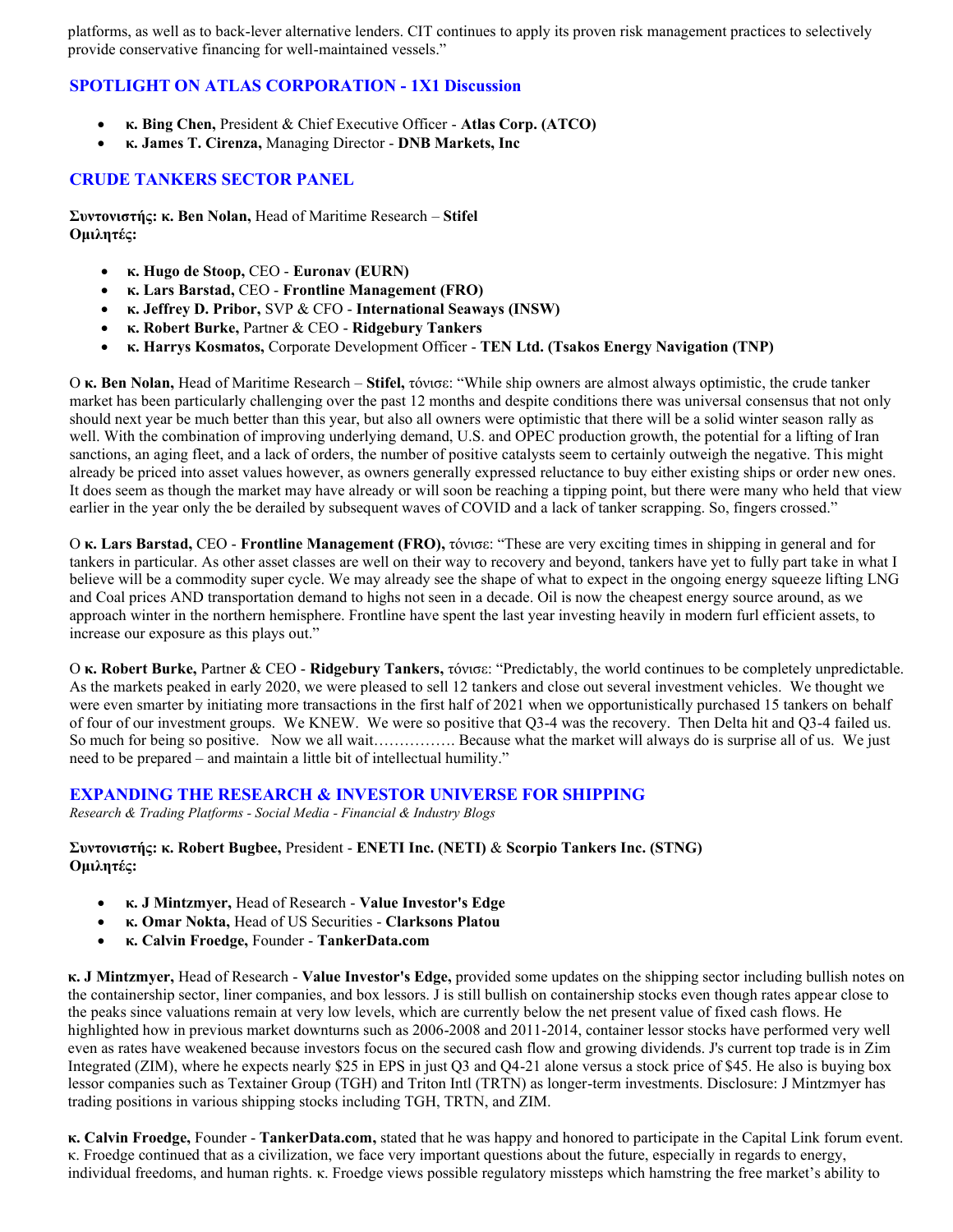drive resource allocation decisions as having potentially catastrophic consequences - as evidenced by extreme disruptions, skyrocketing inflation, and ensuing shortages in the wake of international covid responses. κ. Froedge urges others to keep a fair and pragmatic view of the world and not get caught up in religious adherence to certain schools of thought. He also invites you to join his community at [TankerData.com,](https://tankerdata.com/) where his group of individual investors and hedge funds gather to discuss markets and piece together the world in an uncensored environment focused on finding the best answers to the big questions in energy and supply chains. κ. Froedge finds the maritime industry perhaps the most interesting and important industry in the world - acting as the arteries enabling commerce and modern life. He views the maritime industry as - tragically - infrequently considered, and misunderstood when considered, by nearly everyone working outside of a select few industries (like commodities, industrials, and supply chains). He encourages others to join him in studying maritime shipping to develop a more complete understanding of the things that matter most to humanity - and to find opportunities to make a profit and gain new friends along the way!

*ΤΕΛΟΣ ΠΡΩΤΗΣ ΗΜΕΡΑΣ*

\*\*\*\*\*\*\*\*\*\*\*\*

# ΔΕΥΤΕΡΗ ΗΜΕΡΑ – ΤΕΤΑΡΤΗ 13 ΟΚΤΩΒΡΙΟΥ, 2021

# **ΕΙΣΑΓΩΓΙΚΑ ΣΧΟΛΙΑ / ΚΥΡΙΑ ΟΜΙΛΙΑ – U.S. ADMINISTRATION PRIORITIES & POLICIES IN INTERNATIONAL TRADE**

**κα. Diane Farrell,** Acting Under Secretary and, Deputy Under Secretary For International Trade - **U.S. Department of Commerce**

On October 12, Diane Farrell, Acting Under Secretary of Commerce for International Trade, delivered opening remarks at the 13th Annual Capital Link New York Maritime Forum.

Farrell highlighted [President Biden's 2021 Trade Agenda](file:///C:/Users/User/AppData/Local/Microsoft/Windows/INetCache/Content.Outlook/PNXWMO1B/2021%20President’s%20Trade%20Agenda), released in March, designed to protect American workers and promote equitable economic growth around the world based on a sustainable environment and rules that are enforced. The President's trade agenda aims to create millions of good-paying jobs and support America's working families by tackling four national challenges: building a stronger industrial and innovation base so the future is made in America; building sustainable infrastructure and a clean energy future; building a stronger, caring economy; and advancing racial equity across the board.

She also highlighted the work of the International Trade Administration (ITA) in supporting th[e White House Executive Order on](https://www.whitehouse.gov/briefing-room/presidential-actions/2021/02/24/executive-order-on-americas-supply-chains/)  [America's Supply Chains,](https://www.whitehouse.gov/briefing-room/presidential-actions/2021/02/24/executive-order-on-americas-supply-chains/) which guides federal efforts to identify risks, address vulnerabilities, and develop strategies to promote resilience. This includes work on number of actions that the U.S. Department of Commerce is taking aimed to keep crucial maritime cargo moving and reduce immediate and long-term impacts on our economy, industries and job base.

In closing, Farrell stressed that ITA and the Department of Commerce rely on collaboration with the maritime sector to strengthen supply chain resilience and support our post-COVID-19 recovery efforts. Stakeholder input, feedback and dialogue is needed so federal agencies like ITA can develop short-term actions and long-term policy changes needed to alleviate today's challenges, avoid future ones, and help U.S. businesses succeed in international markets.

# **A NEW ERA FOR GLOBAL COMMERCE & TRADE**

**Συντονιστής: κ. John Keough,** Partner - **Clyde & Co Ομιλητές:**

- **κ. Andreas Hadjipetrou,** Managing Director / Chief Commercial Officer **Columbia Shipmanagement Ltd.**
- **κ. Bud Darr,** Executive Vice President, Maritime Policy and Government Affairs **MSC Group**
- **κ. Martin Fruergaard,** CEO **Pacific Basin**
- **κ. Lasse Kristoffersen,** Chief Executive Officer **Torvald Klaveness; President - Norwegian Shipowners Association, 2018-2020**
- **κ. Aaron Bresnahan,** President & Managing Director **Wärtsilä North America Inc.**

Ο **κ. Aaron Bresnahan,** President & Managing Director – **Wärtsilä North America Inc**., τόνισε: "The world continues to suffer from significant economic disruptions related to COVID19 and subsequent investment and supply chain shortcomings. Despite these near-term challenges, the maritime ecosystem has a lot to be optimistic about in the mid-term to long-term horizon due to industry commitment to increasing operational and supply chain efficiency, increasing focus on emissions reduction and decarbonization, and the continuing use of digital technologies and data analytics."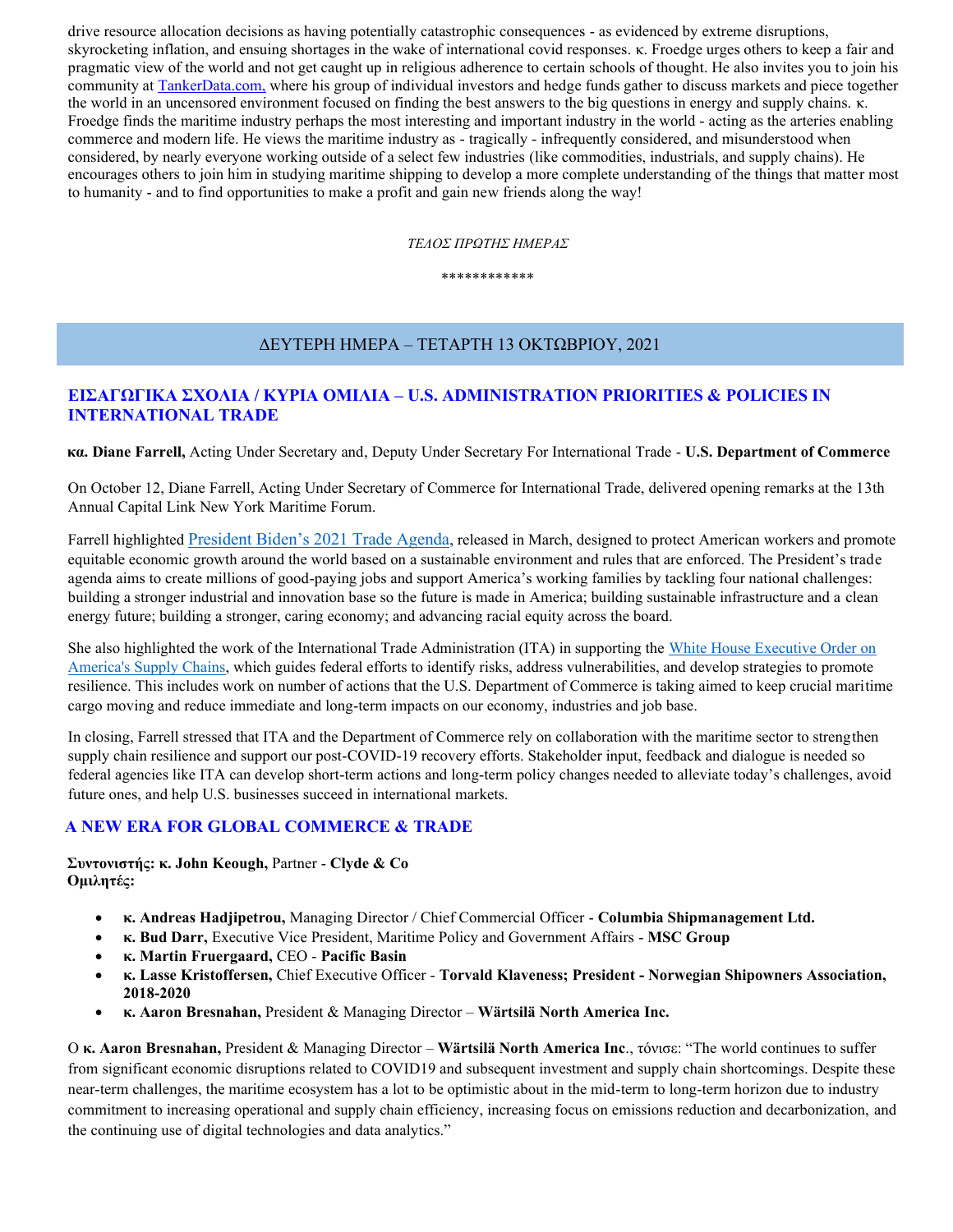## **CONTAINER SECTOR PANEL**

**Συντονιστής: κ. Christian Wetherbee,** Managing Director, Transportation & Shipping Research - **Citi Research Ομιλητές:**

- **κ. Graham Talbot,** CFO **Atlas Corporation (ATCO)**
- **κ. Evangelos Chatzis,** CFO **Danaos Corporation (DAC)**
- **κ. Aristides Pittas,** Chairman & CEO **Euroseas (ESEA)** & **Eurodry (EDRY)**
- **κ. George Youroukos,** Executive Chairman **Global Ship Lease Inc. (GSL)**
- **κ. Constantin Baack,** CEO **MPC Container Ships (OSLO: MPCC)**

Ο **κ. Aristides Pittas,** Chairman & CEO - **Euroseas (ESEA)** & **Eurodry (EDRY),** τόνισε: "As vaccinations are quickly limiting the deadly effects of the pandemic and allow the world to return to some short of normality, societies and economies are realizing that we have to adapt to a much different environment. For better or worse Covid-19 has created a huge shake up in world economies and social structures and its effects and the decisions we take to counter them will shape our future for generations. It is not only the economic downturn that the arrival of the virus and the lockdowns created and the subsequent unmanageable rapid growth that has commenced but most importantly it is the overall changes that the pandemic has and will further bring to our lives. The need for a sustainable growth model coupled with the green policies needed is more clear than ever. Governments seem to be determined to take action to transition the world to a new digital and green era where the preservation of our environment is the key to future growth and investments in improving our environment will be the catalyst in a growing world economy.

Shipping is determined to contribute its share to that effort and we in Euroseas and EuroDry are committed to ESG and every other environmental initiative as we strongly believe that the industry has to improve its emissions footprint but also this is the only way for companies to navigate successfully a transitioning era and evolve successfully in the new highly demanding environment."

Ο **κ. George Youroukos,** Executive Chairman - **Global Ship Lease Inc. (NYSE: GSL),** τόνισε: "Between the unprecedented volumes of containerized freight and the numerous and diverse factors that have impacted global supply chains and reduced the effective supply of containerships, the market for highly flexible mid-sized and smaller containerships like those in the GSL fleet has never been stronger. We continue to find success in securing attractive charters that will remain in place for several years to come and provide us with the strong, contracted cashflows that support our stable dividend and give us the flexibility to act in the best interests of our shareholders. As everything from port congestion to truck driver shortages to railyard backlogs continues put strain on global supply chains, we expect the tight market for containerships to persist well into 2022 and potentially straight through to January 2023, when compliance with incoming environmental regulations is set to further reduce effective containership supply by 5% or more. During this momentous period, Global Ship Lease is in an excellent position to continue expanding our contract coverage and revenue backlog, strengthening our balance sheet, and reinforcing our significant long-term advantages as a leading owner of indemand mid-sized and smaller containerships."

#### **SPOTLIGHT ON SOVCOMFLOT - 1x1 Discussion**

- **κ. Nikolai Kolesnikov,** Executive Vice President & Chief Financial Officer **Sovcomflot (MOEX: FLOT)**
- **κ. Theodore Jadick,** Managing Director, CEO and President **DNB Markets - Conference Chairman**

#### **CHARTING CORPORATE STRATEGY IN A FAST-CHANGING WORLD**

*Panel discussed strategies on diversification, fleet renewal, capital allocation*

**Συντονιστής: κ. Theodore Jadick,** Managing Director, CEO and President - **DNB Markets; Conference Chairman Ομιλητές:**

- **κ. John C. Wobensmith,** President & CEO **Genco Shipping & Trading (GNK)**
- **κ. Ulrik Uhrenfeldt Andersen,** CEO **Golden Ocean (GOGL)**
- **κ. George Achniotis,** Director & Executive VP-Business Development, **Navios Maritime Partners LP (NMM)**
- **κ. Paulo Almeida,** CIO **Tufton Oceanic Investments Ltd.**

Ο **κ. George Achniotis,** Director & Executive VP-Business Development, **Navios Maritime Partners LP (NMM**), ανέφερε: "Navios Maritime Partners L.P. recently announced a transformative transaction. The new public-company business model maximizes the benefits of diversification. Diversification, both among segments as well in vessels sizes, not only mitigates individual segment volatility, but enables management great flexibility in operating its business. In fact, it works to insulate management from cyclical pressures, thereby enabling a greater range of choices. Operationally, this flexibility extends to chartering and acquisitions. In chartering, management can optimize the vessel's earnings power based on the availability of attractive charters from any segment rather than having immediate and looming balance sheet considerations control. Similarly, as it relates to asset acquisitions, management can use the earnings power of a well-performing sector to acquire assets from other weaker sectors. Continued attractive entry points, which this model facilitates, should allow valuation expansion (first in the underlying assets and later in the unit performance) over time. Finally, from a financial perspective, management can lower its cost of debt financing by selecting more favored assets for financing.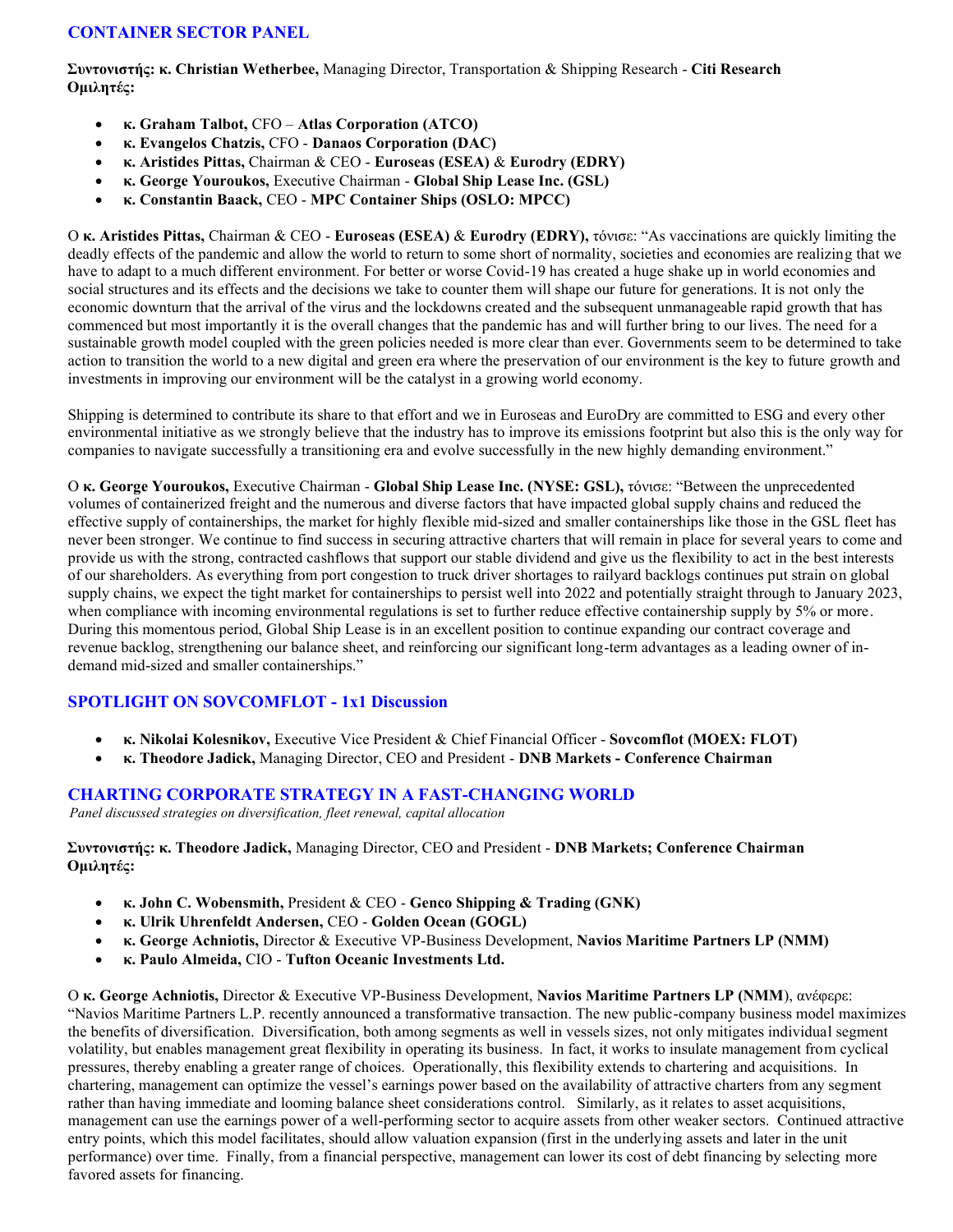By compounding earnings, investors will enjoy more predictable entity-level returns to unitholders – even with potentially uneven segment performance Consequently, we believe that a diversified platform will be attractive to a broader set of investors seeking exposure to global economy and that our dedicated focus on total return will reward unitholders."

## **PRODUCT TANKERS SECTOR PANEL**

**Συντονιστής: κ. James T. Cirenza,** Managing Director – **DNB Markets, Inc Ομιλητές:**

- **κ. Anthony Gurnee,** Founder and CEO **Ardmore Shipping Corporation (ASC)**
- **κ. Carlos Balestra Di Mottola,** CFO **d'Amico International Shipping S.A. (BIT:DIS)**
- **κ. Mikael Skov,** CEO **Hafnia (OSLO: HAFNIA)**
- **κ. Valentios (Eddie) Valentis,** CEO **Pyxis Tankers (PXS)**
- **κ. Jacob Meldgaard,** CEO **TORM (TRMD)**

Ο **κ. Valentios (Eddie) Valentis,** CEO - **Pyxis Tankers (PXS),** τόνισε: "We expect a solid seasonal pick-up in chartering activity for the fourth quarter, 2021 to be the start of better times for the product tanker sector. Over the near-term, rebounding economies worldwide, de-bottlenecking of supply chains, further progress in vaccinations and relaxing travel restrictions should help increase demand for refined petroleum products. Over the two year period of 2020-22, growth in global oil demand is estimated to rise 9.2% to 99.4Mb/d, according to IEA (Sept. 2021). Despite high refinery throughput, worldwide inventories of oil products have significantly declined over the last 12 months and at or below 5 year averages. For example, according to the EIA, as of October, 1, 2021, US distillate stocks were 11% below the 5 yr. avg and almost 25% lower YoY. Historically, the seaborne transportation of refined products has been highly correlated to global GDP growth. The IMF just updated its growth forecast to 5.9% in 2021 and 4.9% in 2022. According to a leading source, on a ton-mile basis, seaborne trade of refined products should grow at a CAGR of 5.5% through 2022. Over this period, we expect annual net supply growth for MR2 to be  $\sim$ 2%. So, we are optimistic about the impact of near-term sector fundamentals and our position to participate in the anticipated recovery."

Ο **κ. Jacob Meldgaard,** CEO - **TORM (TRMD),** τόνισε: "The product tanker sector and the world at large is on the right track. Every day since June 2020 demand has been higher than the actual production.

In August production was 2.7 billion barrels per day lower than demand, so 3% of daily consumption was taken from stocks. This means that we have been transporting less than the actual fundamental demand.

This is not a sustainable new normal and eventually inventories will be down to a level, where there will be a need to rebuild stocks while the economy is still at a trajectory of recovery.

It is a matter of timing as to when we will see a turn of the production lagging behind the consumption."

# **CAPITAL MARKETS PANEL**

**Συντονιστής: κ. Robert Lustrin,** Counsel - **Reed Smith Ομιλητές:**

- **κ. Marius Halvorsen,** Investment banking, USA **Arctic Securities**
- **κα. Christa Volpicelli,** Managing Director & Head of Maritime Investment Banking Citi
- **κ. Jae Kwon,** Managing Director and Head of Corporate Finance **DNB**
- **κ. Larry Glassberg,** Partner & Senior Managing Director, Investment Banking **Maxim Group LL**
- **κ. Chris Weyers,** Managing Director, Head of Maritime Investment Banking **Stifel**

#### **THE SURGE IN SPAC IPOs - PLENTY OF CAPITAL LOOKING FOR DEALS**

**Συντονιστής: κ. Keith J. Billotti,** Partner, Co-Head of Capital Markets Group - **Seward & Kissel LLP Ομιλητές:**

- **κ. Vasilis Gregoriou,** CEO **Advent Technologies (ADN)**
- **κ. Akis Tsirigakis,** Co-CEO **Growth Capital Acquisition Corp**
- **κ. George Syllantavos**, Board Member **Ithax Acquisition Corp. (Nasdaq: ITHX);** Co-Founder, Co-CEO & CFO **- Growth Capital Acquisition Corp. (Nasdaq: GCAC)**
- **κ. Alexandre Ibrahim,** Head of International Capital Markets **New York Stock Exchange**
- **κ. Larry Glassberg,** Partner & Senior Managing Director, Investment Banking **Maxim Group LL**

*ΤΕΛΟΣ ΔΕΥΤΕΡΗΣ ΗΜΕΡΑΣ*

\*\*\*\*\*\*\*\*\*\*\*\*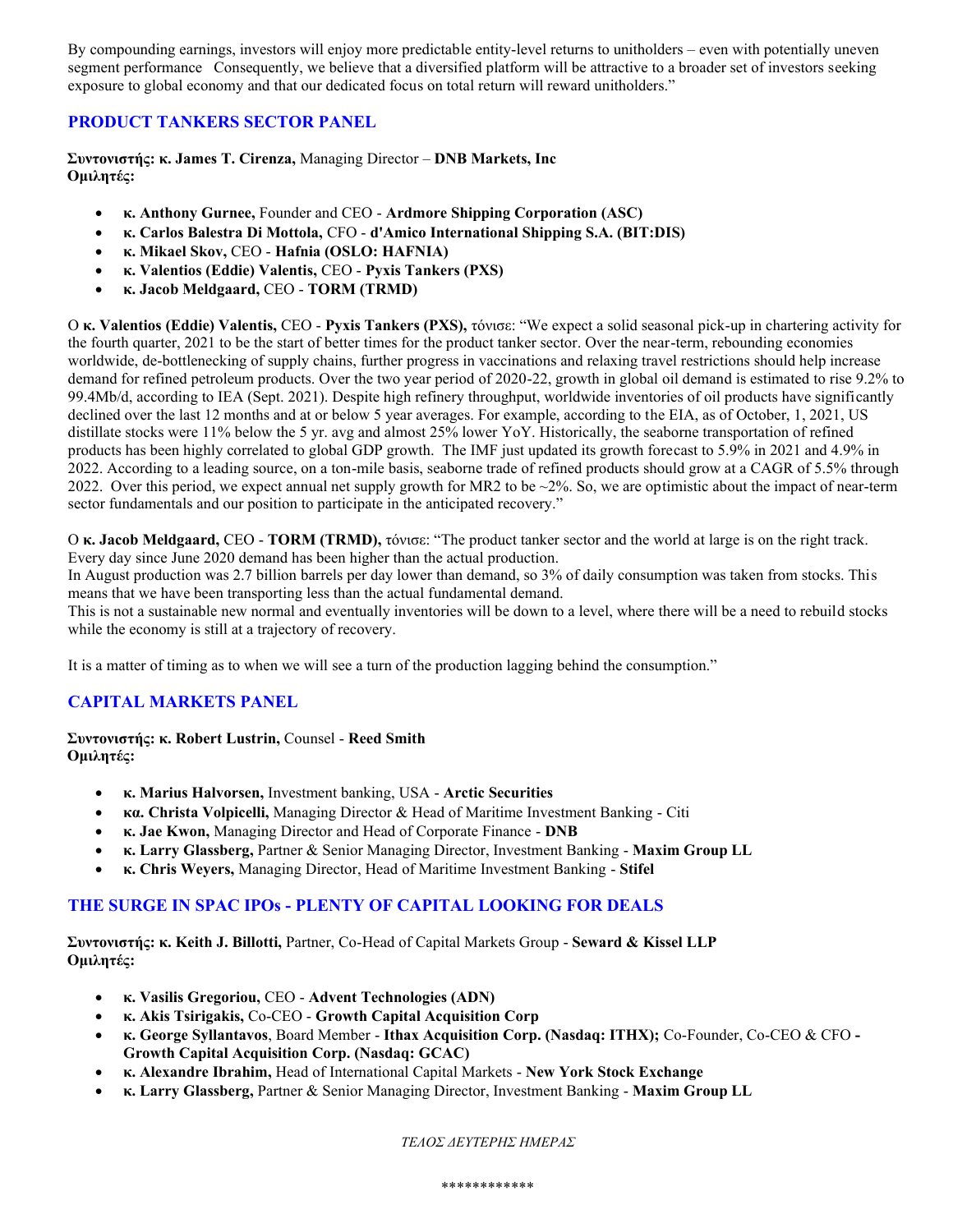#### ΤΡΙΤΗ ΗΜΕΡΑ – ΠΕΜΠΤΗ 14 ΟΚΤΩΒΡΙΟΥ, 2021

#### **ΕΝΑΡΚΤΗΡΙΑ ΚΥΡΙΑ ΟΜΙΛΙΑ: MARITIME NEW YORK - GREEN ENERGY AND GLOBAL COMMERCE**

**κ. Brian A. Benjamin,** Lieutenant Governor - **New York State**

#### **LPG SECTOR PANEL**

**Συντονιστής: κ. Greg Wasikowski,** CFA, **Associate Partner - Webber Research Ομιλητές:**

- **κ. Anders Onarheim,** CEO **BW LPG (OSLO:BWLPG)**
- **κ. Ted Young,** CFO **Dorian LPG (USA) LLC (LPG)**
- **κ. Charles Maltby,** CEO **BW Epic Kosan (OSLO: BWEK)**

Ο **κ. Anders Onarheim,** CEO - **BW LPG (OSLO:BWLPG)** ), τόνισε: "BW LPG continues to be a long-term term investor in the shipping industry. I was delighted to share how shipowners are at a crossroad, where we must make decisions that not only cater to short-term market demands, but also accommodate long-term developments in technology and regulations. Liquefied Petroleum Gas or LPG is a readily available and cleaner-burning fuel, that can power the global transition towards a zero-carbon future. BW LPG currently own and operate the world's largest fleet of Very Large Gas Carriers that are powered by LPG. These vessels can serve customers with the lowest emissions profile in the long-haul segment and make a real impact on our efforts to decarbonize operations. The technology is also a necessary and complementary step towards technology required for alternative zero-carbon fuels such as ammonia."

Ο **κ. Charles Maltby,** CEO - **BW Epic Kosan (OSLO: BWEK)**, τόνισε: "We are a growth company, delivering strong revenue momentum, with a positive market outlook. Our world leading fleet of 77 smaller gas vessels (up from 43 vessels this time last year) are a key part of the supply chain for delivery of LPG primarily into residential end users, for use as a *cleaner energy* in heating and cooking, alongside the movement of petrochemicals and other speciality gases. LPG demand in such residential markets has been resilient over the past 18 months, whilst intra-regional movement of petrochemicals has been more volatile due to fluctuating demand and consequential plant run-rates during the pandemic. We now see demand, and supply of product, rebuilding across the commodity supply chain. The newbuild order book for smaller gas vessels is 1.4% before scrapping for 2021, whilst LPG seaborne demand is forecast to grow by over 5%. Over the next five years we see growth in seaborne trade for ammonia and CO2, sectors in which our business is well placed to further expand. The company has a robust financial profile, access to good financing aligned to Poseidon Principals, with no major loan expiry until 2024, and a dividend policy in place."

#### **SPOTLIGHT ON NAVIOS MARITIME PARTNERS - 1x1 Discussion**

- **κα. Angeliki Frangou,** Chairwoman and CEO **Navios Martime Partners (NMM)**
- **κ. Christian Wetherbee,** Managing Director, Transportation & Shipping Research **Citi Research**

Η **κα. Angeliki Frangou,** Chairwoman and CEO - **Navios Martime Partners (NMM),** τόνισε: "Navios Maritime Partners LP recently announced the acquisition of Navios Maritime Acquisition Corporation, a tanker company. This was an attractive acquisition of a well-known fleet at the bottom of the cycle. While there are early indications that this was timely, we think the merits of the transaction will become more evident over the next year or so as the world returns to pre-pandemic norms in energy consumption.

Upon consummation of the merger, which we expect shortly, Navios Partners will have a fleet of 140+ vessels. This is the largest among US-listed public companies and the 6th largest public shipping company globally. Navios Partners will operate in three different shipping segments - dry bulk, containerships and tankers – operating 15 vessel types serving 10+ end markets. . About onethird of vessels will be in each segment (55 dry bulk / 43 containerships / 45 tankers). The average vessel age of the fleet of about 10 years is about 20% less than industry average.

This new public-company business model maximizes the benefits of diversification. Diversification, both among segments as well in vessels sizes, not only mitigates individual segment volatility, but enables management great flexibility in operating its business. In fact, it works to insulate management from cyclical pressures, thereby enabling a greater range of choices. Operationally, this flexibility extends to chartering and acquisitions. In chartering, management can optimize the vessel's earnings power based on the availability of attractive charters from any segment rather than having immediate and looming balance sheet considerations control. Similarly, as it relates to asset acquisitions, management can use the earnings power of a well-performing sector to acquire assets from other weaker sectors. Continued attractive entry points, which this model facilitates, should allow valuation expansion (first in the underlying assets and later in the unit performance) over time. Finally, from a financial perspective, management can lower its cost of debt financing by selecting more favored assets for financing.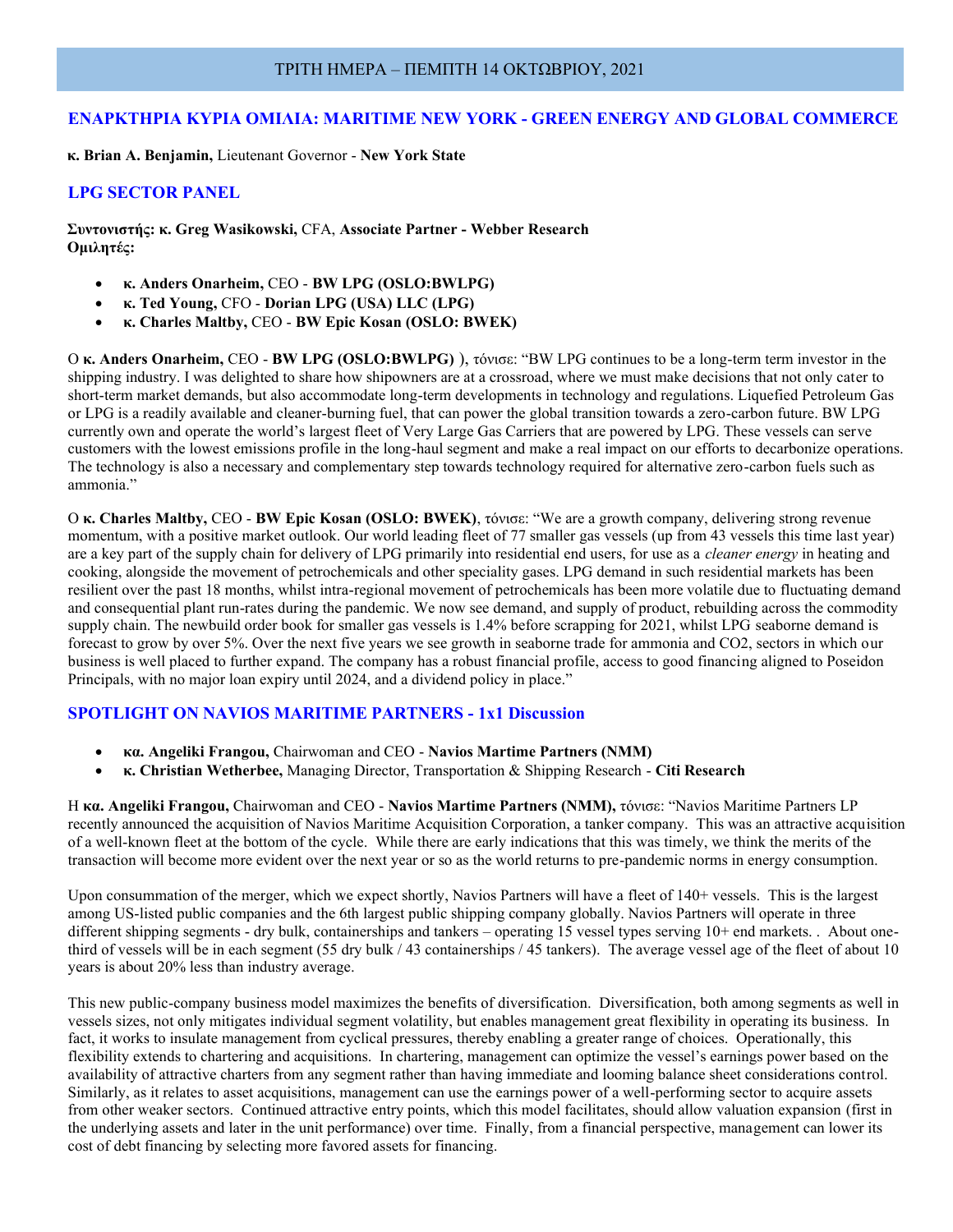By compounding earnings, investors will enjoy more predictable entity-level returns to unitholders – even with potentially uneven segment performance Consequently, we believe that a diversified platform will be attractive to a broader set of investors seeking exposure to global economy and that our dedicated focus on total return will reward unitholders."

## **SUSTAINABILITY - AS A CORE BUSINESS STRATEGY**

*This panel focused on four main topics – What is Sustainability? What is included in Sustainability? – How is it measured? – What are the practical implications / advantages to companies that focus on Sustainability? – What are the expectations of stakeholders (business & trading partners, society) regarding Sustainability?*

#### **Συντονιστής: κα. Kiara Konti | Director | Climate Change and Sustainability Services - EY Ομιλητές:**

- **κ. Matt Borys,** Treasurer & Head of Capital Markets **Atlas Corp. (ATCO)**
- **κ. Alex Hadjipateras,** EVP of Business Development **Dorian LPG (USA) LLC (LPG)**
- **κ. Brian Gallagher,** Head of Investor Relations & Communications, Member of the Sustainability Committee **Euronav (EURN)**
- **κα. Charis Plakantonaki,** Chief Strategy Officer **Star Bulk Carriers Corp (SBLK)**
- **κ. Kim Balle,** CFO **TORM (TRMD)**

Ο **κ. Brian Gallagher,** Head of Investor Relations & Communications, Member of the Sustainability Committee - **Euronav (EURN),**  τόνισε: "Long before financiers of businesses and regulators began doing so, Euronav has been embracing ESG as a set of principles that the Company wants to operate by. From 2005 our logo and strapline is the same today as it was then: 'Euronav - the ocean is our environment'. Sustainability has been central to our business model from the start. But what does sustainability mean at Euronav? We believe that environmental actions, addressing climate change, and operating our business to the highest safety standards cannot be done without strong governance, which includes the highest ethical standards and oversight from an independent board and management. Environment and governance can't do without the input of social or human capital with respect for the individual, gender and other social qualities.

The world is uniting in bringing increased awareness and finding solutions to the pressing needs we are facing. This underlines what sustainability is. It is dynamic. It is not static.

Crude oil demand will peak as the energy transition gains momentum but this 'transition' will take many years (Rystad Energy estimate peak oil in 2030). Assuming the 1.5 °C Paris agreement pathway is followed, crude oil will continue to be essential for economic development, human movement and industrial processes and production. Shipping is the efficient method of transportation (87x more efficient than aviation) in terms of CO2 emissions per tonne-km. Continuing to build a responsible, sustainable large crude tanker platform will generate benefits not just for our stakeholders, but for the wider society and environment. However, we have a long way to go on our sustainability journey on all fronts, from climate change to increased transparency, to technological solutions for greenhouse gas emissions reduction. We can only do this by maintaining sustainability as the key to how we operate as a crude tanker business."

Η **κα. Charis Plakantonaki,** Chief Strategy Officer - **Star Bulk Carriers Corp (SBLK),** τόνισε: "ESG performance is not simply a pillar of our strategy at Star Bulk but lies at the heart of everything we do. We embed Key Performance Indicators to monitor our ESG impact in our annual strategic plan, and we link targets to appraisals and remuneration to ensure everyone at Star Bulk is aligned on our vision to be leaders in sustainable dry bulk shipping.

We are transparent about our sustainability performance and every year we publish a comprehensive ESG report. We participate in the Carbon Disclosure Project and we also share our carbon intensity data with our partners through the Poseidon Principles and the Sea Cargo Charter. This year we have engaged in a sustainability linked loan facility with the commitment to comply with specific carbon intensity targets.

Decarbonization is a core element of our ESG strategy. We are continuously examining risks and opportunities related to environmental regulations. We are addressing short-term IMO goals by being proactive in monitoring our fleet's efficiency through telemetry and assessing a wide range of technical and operational solutions to improve the carbon intensity of each one of our vessels.

Looking at the longer term, uncertainty around zero emission fuels is critical for us, not only related to the technology on board ships, but mostly with regards to the availability and the pricing of green fuels. To prepare, we participate in Research & Development consortiums with other companies which assess the feasibility for the use of green fuels. We are also active in industry alliances which work to develop the roadmap and strategies for the take-off of zero emission fuels.

Staying at the forefront of developments on vessel efficiency and green fuels, our ambition is to be first movers in the adoption of new technologies and to be ready to invest early-on in zero-emission vessels."

Ο **κ. Kim Balle,** CFO – **TORM (TRMD),** τόνισε: "ESG is a fast moving area that is very important to all of us. In TORM we have committed to decarbonize fully in 2050 and set targets reduce emissions in 2030 in accordance with IMO requirements. We do,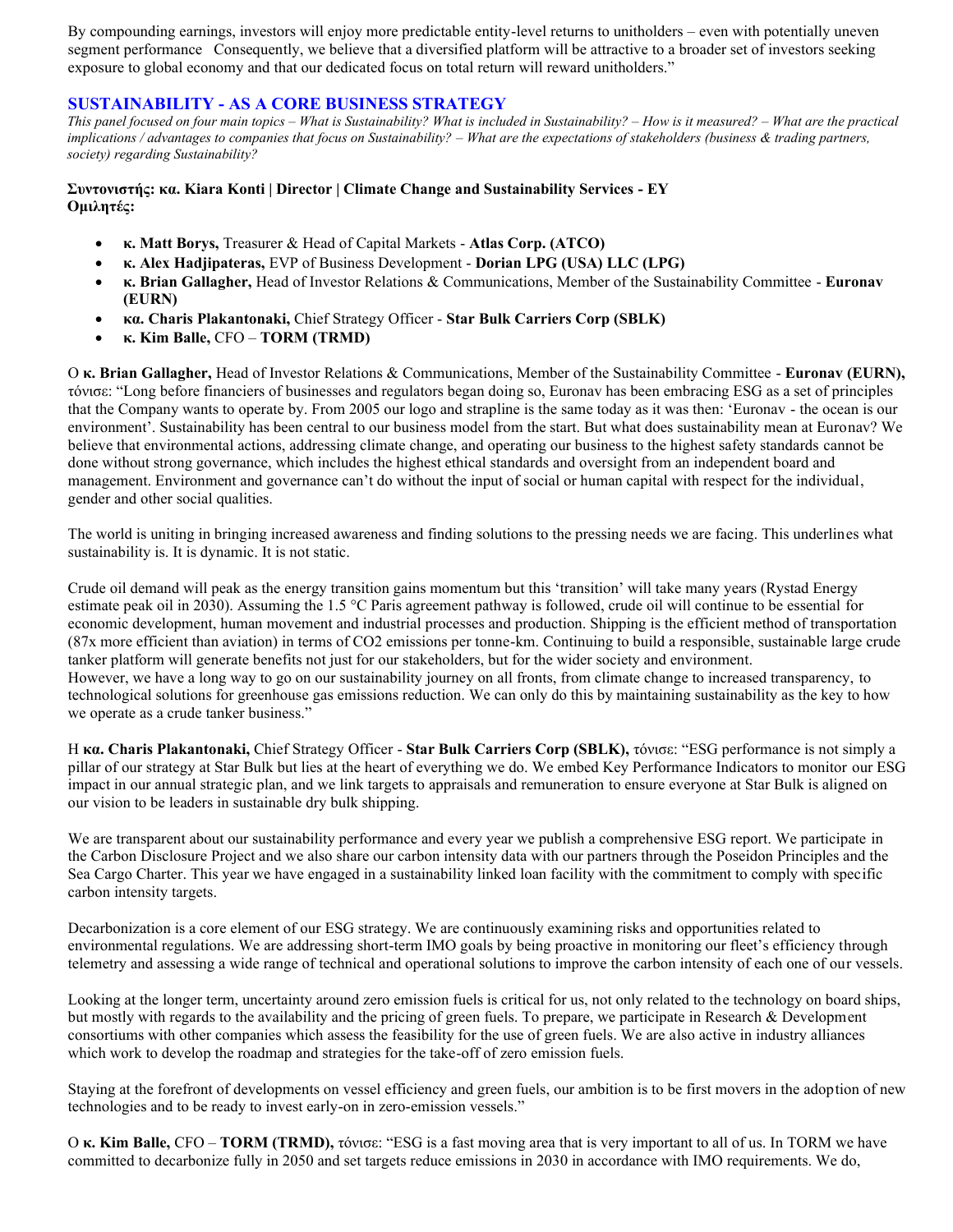however, want to be more ambitious than that, leveraging on our integrated operational ONE TORM platform. In TORM we continuously work with decarbonization initiatives and investments on tree levels:

- o Ongoing improvement initiatives within paint, hull optimization, route planning etc.
- o Technological improvements lowering fuel consumption, and
- o Fuel of the future by participating in coalitions and partnering up on developing new future green fuel solutions

In terms of communication and compliance, we will need to provide more and more transparency and clarity on our route to 2030 and 2050. ESG data governance, documentation, controlling and reporting is becoming an integrated part of our daily processes and operations further supporting our future ESG journey."

## **LNG SECTOR PANEL**

**Συντονιστής: κ. Randy Giveans,** Group Head of Energy Maritime, Shipping Equity Research - **Jefferies Ομιλητές:**

- **κ. Oyestein Kalleklev,** CEO **FLEX LNG (FLNG)**
- **κ. Paolo Enoizi,** CEO **GasLog Partners (GLOP)**
- **κ. Karl Fredrik Staubo,** CEO **Golar LNG (GLNG)**
- **κ. Richard Gilmore,** Executive Vice President **Maran Gas Maritime Inc.**

At the LNG Sector Panel**, κ. Richard Gilmore,** Executive Vice President - **Maran Gas Maritime Inc.**, stated that "Given recent events, it has become clear that as the world works to decarbonize, it is important at the same time to ensure that energy supply will not become interrupted. Changes in environmental policy, essentially what fuels to burn or energy sources to build, will need to be synchronized to avoid wild swings in energy availability and cost.

LNG has a vital role to play as a transition fuel throughout the decarbonization journey. It is available today and can lower carbon emissions from diesel powered power generation by 20~25% versus use of fuel oil; and lower carbon emissions from coal-fired power plants by 50%. Work is underway to lower/eliminate methane leakage in the gas industry from well-head to burner tip, and this work involves applying technologies that are available today.

LNG also has an important role to act as a swing fuel to compliment the installation of renewables. Gas fired power plants can ramp up and ramp down quickly to balance out swings in electricity supply from renewable sources due to climate variability. It will take a long time to put in place a fully reliable electricity grid powered solely by renewables with large battery banks to manage load swings. Throughout this build-out, LNG is an ideal partner to keep the lights on which is vital to maintaining public support throughout the decarbonization journey.

Reflecting on recent market swings and the associated high prices for LNG (as well as fuel oil and coal) the LNG industry would do well to look to supply and pricing models that rely on longer-term contracts to insure adequate supply at reasonable cost. This kind of approach was common in the early days of the LNG industry and can now help manage the transition to a greener decarbonized world.

# **ADDRESSING GLOBAL SUPPLY CHAIN DISRUPTIONS**

#### **KEYNOTE ADDRESS**

**κ. Daniel D. Maffei,** Chairman - **Federal Maritime Commission (FMC)**

#### **Panel Discussion**

**Συντονιστής: κ. Sam Ruda,** Director - **Port Authority NY/NJ Ομιλητές:**

- **κ. Ken O'Brien,** President **Gemini Shippers Group;** Member of the **Ocean Freight National Shipper Advisory Committee of the Federal Maritime Commission**
- **κ. Steve Hughes,** President & CEO, **HCS International; Motor & Equipment Manufacturers &** Auto Care Associations Representative on **Ocean Freight National Shipper Advisory Committee of the Federal Maritime Commission**
- **κ. Bill Rooney,** VP, Strategic Development **Kuehne + Nagel**
- **κ. Andrew Genn,** Senior Vice President, Ports & Transportation Department **New York Economic Development Corporation (NYEDC)**
- **κ. Rick DiMaio,** SVP, Supply Chain Operations **Office Depot**
- **κ. John W. Butler,** President and CEO **World Shipping Council**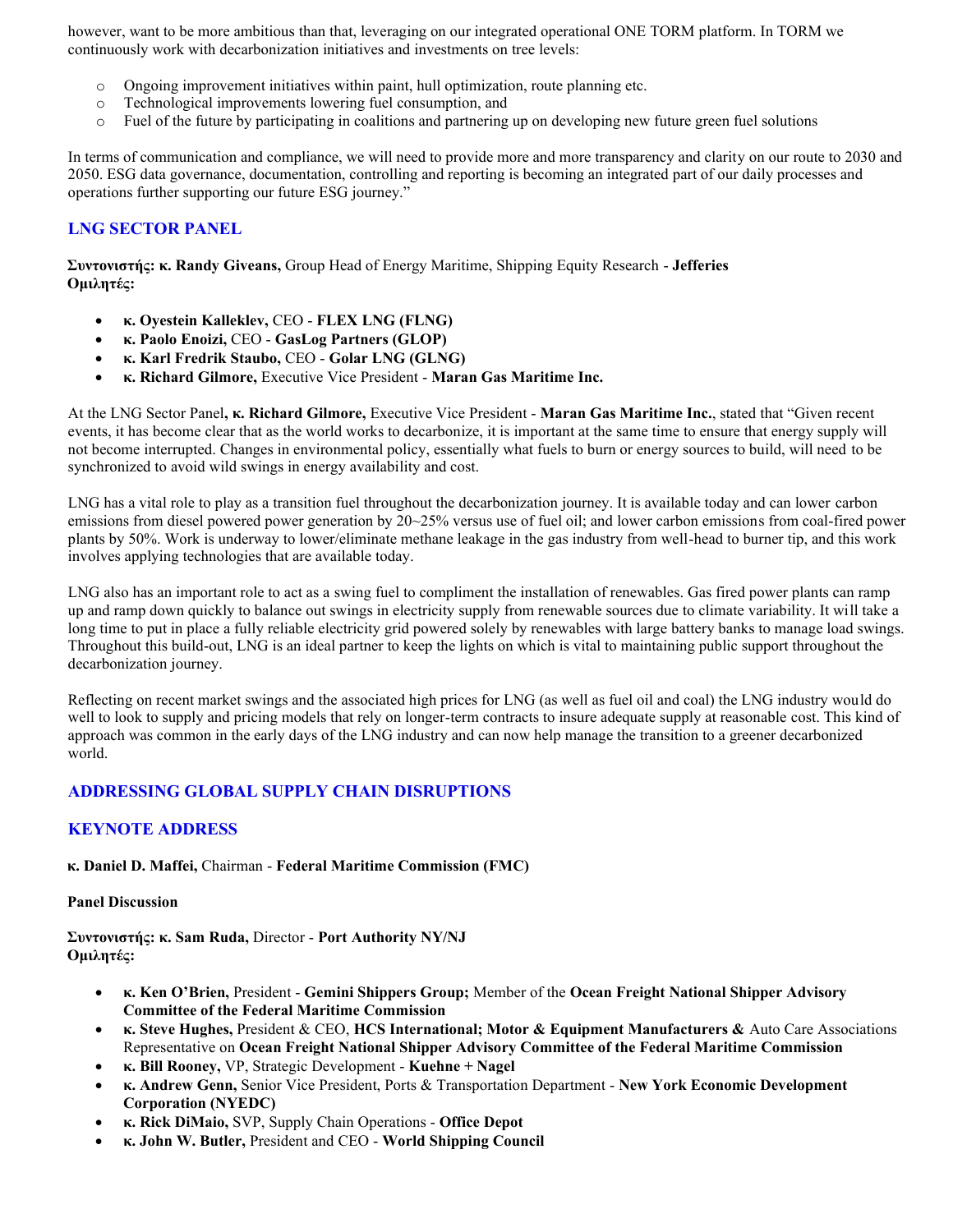Ο **κ. Ken O'Brien,** President - **Gemini Shippers Group;** Member of the **Ocean Freight National Shipper Advisory Committee of the Federal Maritime Commission,** τόνισε: "The vitality of American consumerism continues unabated in 2021 as Americans continue to increase the consumption of goods at the expense of services. Against this backdrop, collective international supply chain infrastructure capacity including; ships, terminal and berth capacity, rail, drayage, chassis, and warehouses is reaching unprecedented industrial utilization levels. This surge of demand against a mostly capped short-term supply has ensnarled the US supply chain across the country."

Ο **κ. Steve Hughes,** President & CEO, **HCS International;** Motor & Equipment Manufacturers & Auto Care Associations Representative on Ocean Freight National Shipper Advisory Committee of the **Federal Maritime Commission,** τόνισε: "From my years of experience on first the supply chain side and now the shipper association side I think I have pretty good insight into the pain, struggles and problems being experienced on both sides. When asked if supply chain issues are getting better or worse, I have to say worse on both sides. We have  $60+$  ships at anchor or drifting outside the Port of Los Angeles and Port of Long Beach. Yes, we are seeing a drop in the number of ships at anchor in China. However, from the supply chain side, odds are that this is very likely due to the severe power blackouts rolling through China and shutting down factories over recent weeks. So, although we may see a slight lull appear outside the ports I think this is temporary at best. The commitment from the Port of Long Beach and Port of Los Angeles to move towards 24/7 operations is a positive move. This, coupled with Walmart, Target, Home Depot, Samsung, FedEx and UPS committing to move more of their containers at night is a beginning. The White House states this will result in over 3,500 additional containers moving at night per week. I think this is a good, albeit very small step in the right direction. Looking at the import volumes of the top 100 BCO's I would imagine a majority of them have nighttime operations. If the terminals, labor, drayage and more of the large BCO's will work together to leverage both night gates, this will smooth out traffic congestion, reduce wait times and go a long ways towards making the terminals and port facilities much more efficient moving more volume during both the day and night. Keep in mind, the events and promises made by the various stakeholders will have a ramp up period and will not happen overnight.

As we know, most companies are struggling to bring inventory back up to normal levels. The battle for space will go long past the Lunar New Year. And, there is great risk of additional disruption at the ports starting as early as March from the upcoming ILWU contract talks with their demands for more money and of course, the most contentious of all, their demand to stop all future automation. More hard times ahead."

# **ANALYST PANEL**

**Συντονιστής: κ. Robert Bugbee,** President – **ENETI Inc. (NETI)** & **Scorpio Tankers Inc. (STNG) Ομιλητές:**

- **κ. Lars Bastian Ostereng, Equity Analyst**  Shipping **Arctic Securities**
- **κ. Omar Nokta,** Head of US Securities **Clarksons Platou**
- **κ. Jorgen Lian,** Equity Analyst **DNB Markets, Inc**
- **κ. Randy Giveans,** Group Head of Energy Maritime, Shipping Equity Research **Jefferies**
- **κ. Magnus Fyhr,** Managing Director, Head of Maritime Research **H.C. Wainwight**
- **κ. Ben Nolan,** Head of Maritime Research **Stifel**

*ΤΕΛΟΣ ΣΥΝΕΔΡΙΟΥ – Ευχαριστούμε για τη συμμετοχή!*

#### \*\*\*\*\*\*\*\*\*\*\*\*

#### **ΠΕΡΙΓΡΑΦΗ & ΔΟΜΗ ΣΥΝΕΔΡΙΟΥ**

Το Capital Link New York Maritime Forum (NYMF) είναι ταυτόχρονα ένα επενδυτικό και ναυτιλιακό Συνέδριο, με διπλό στόχο:

- Να παρέχει μία διαδραστική πλατφόρμα σε επενδυτές, χρηματοδότες, ιδιοκτήτες φορτίου και εφοπλιστές ώστε να συζητήσουν τόσο τις τελευταίες εξελίξεις στις παγκόσμιες αγορές ναυτιλίας, ενέργειας και εμπορευμάτων, καθώς και στις χρηματοπιστωτικές αγορές και τις κεφαλαιαγορές, όσο και σχετικά με κρίσιμα θέματα της ναυτιλίας, όπως είναι οι κανονισμοί, η τεχνολογία, η καινοτομία και άλλα.
- Την προβολή και προώθηση της Νέας Υόρκης ως ναυτιλιακού κόμβου για την παγκόσμια ναυτιλιακή αγορά, και την προσέλκυση περισσότερων επιχειρηματικών δραστηριοτήτων στη Νέα Υόρκη, απευθυνόμενο σε ένα κοινό από όλο τον κόσμο.

Το Συνέδριο είναι γνωστό για τη μεγάλη συμμετοχή επενδυτών, πλοιοκτητών και χρηματοδοτών. Είναι ένας τόπος συνάντησης στελεχών C-level της ναυτιλίας και των χρηματοοικονομικών και επενδυτικών αγορών που ασχολούνται με τη ναυτιλία. Το Φόρουμ πραγματοποιείται στη Νέα Υόρκη σε ετήσια βάση και εξετάζει τα μακροοικονομικά ζητήματα που διαμορφώνουν και μεταμορφώνουν τις διεθνείς ναυτιλιακές αγορές σήμερα. Φέτος το Συνέδριο πραγματοποιήθηκε σε ψηφιακή μορφή, για δεύτερη συνεχόμενη χρονιά, καθώς οι συνθήκες δεν επιτρέπουν διαφορετικά.

Το Φόρουμ παρέχει μια ολοκληρωμένη ανασκόπηση και τις προοπτικές των διαφόρων ναυτιλιακών αγορών, που καθίστανται πιο συναφείς με την ανακοίνωση των ετήσιων οικονομικών αποτελεσμάτων των εταιρειών. Επιπλέον, συζητούνται θέματα κρίσιμης σημασίας για τη ναυτιλία, όπως η αναδιάρθρωση και η συγχώνευση, τα διάφορα κανάλια και οι μέθοδοι άντλησης κεφαλαίων, καθώς και ο αντίκτυπος των νέων τεχνολογιών και των εμπορικών διαδρομών.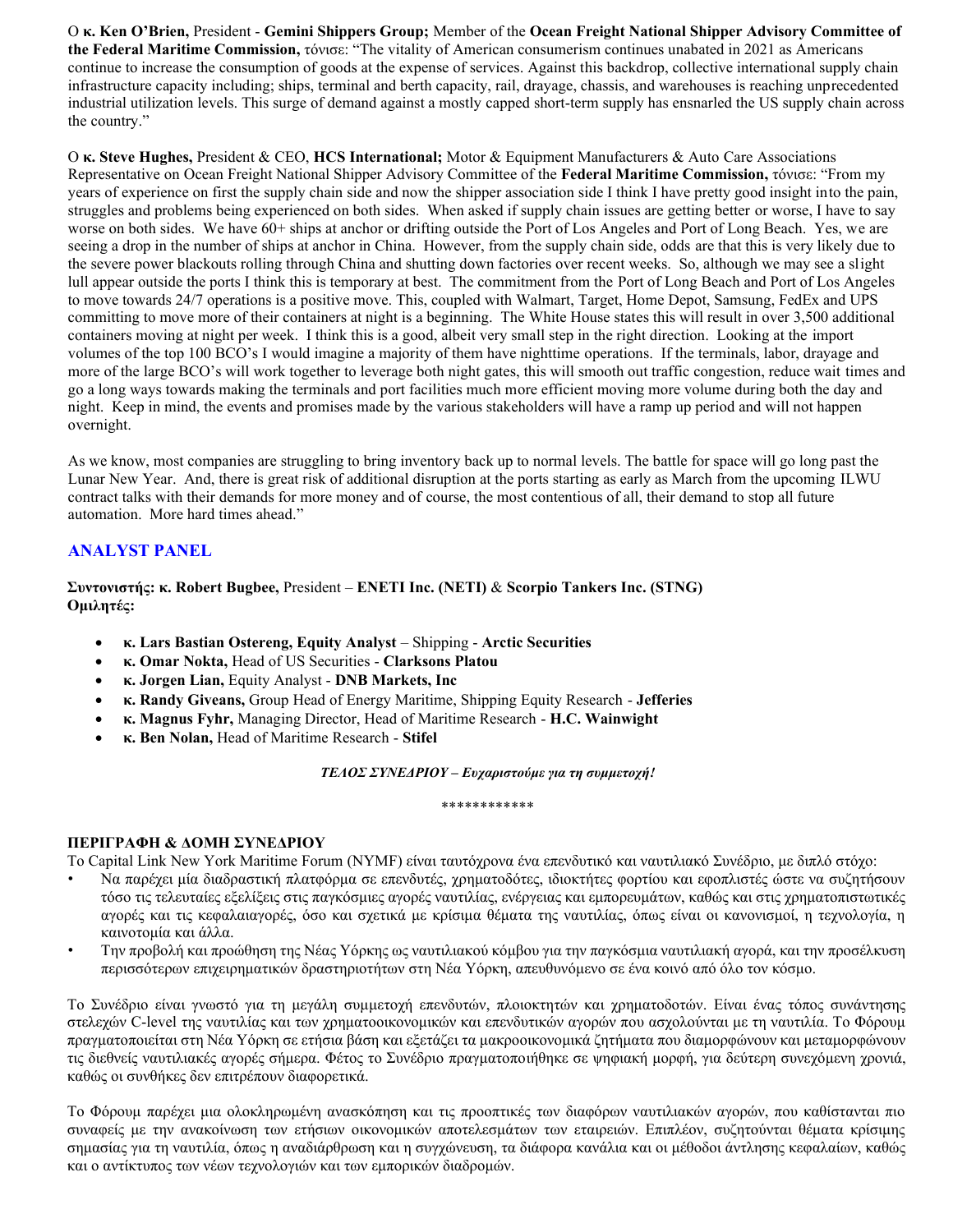Οι συμμετέχοντες μπορούν να αλληλοεπιδρούν ζωντανά στο Διαδίκτυο σε πραγματικό χρόνο με ομιλητές και άλλους συμμετέχοντες από όλο τον κόσμο, να ενημερώνονται για τις πρόσφατες εξελίξεις στον χώρο της ναυτιλίας και να συμμετέχουν σε συναντήσεις 1x1.

## **Κύρια Σημεία:**

- Οι παρουσιάσεις και τα πάνελ συζητήσεων πραγματοποιήθηκαν με τη μορφή βίντεο σε πραγματικό χρόνο
- Εμπορικά και οικονομικά αποτελέσματα των ναυτιλιακών εταιρειών, white papers, εταιρικά βίντεο, οι πιο πρόσφατες παρουσιάσεις και άλλα, είναι διαθέσιμα για προβολή κατόπιν αιτήματος
- 1x1 συναντήσεις ήταν διαθέσιμες, με ναυτιλιακές εταιρίες και χορηγούς
	- o Πραγματοποιήθηκαν συναντήσεις μεταξύ ναυτιλιακών εταιρειών και θεσμικών επενδυτών
	- o Οι 1x1 συναντήσεις πραγματοποιήθηκαν μέσω βιντεο-διάσκεψης ή τηλε-διάσκεψης

## **ΣΥΜΜΕΤΕΙΧΑΝ 44 ΝΑΥΤΙΛΙΑΚΕΣ ΕΤΑΙΡΕΙΕΣ ΔΙΑΘΕΣΙΜΕΣ ΓΙΑ 1Χ1 MEETINGS**

- Ardmore Shipping Corporation (NYSE:ASC)
- Atlas Corporation (Seaspan) (NYSE:ATCO)
- BW Epic Kosan (OSLO:BWEK)
- BW LPG (OSLO:BWLPG)
- Capital Product Partners (NASDAQ:CPLP)
- Columbia Shipmanagement Ltd.
- C Transport Maritime
- D'Amico International Shipping (BIT:DIS)
- Danaos Corporation (NYSE:DAC)
- Dorian LPG Ltd.(NYSE:LPG)
- Eagle Bulk Shipping (NASDAQ:EGLE)
- Eneti Inc. (NYSE:NETI)
- Eurodry Ltd. (NASDAQ:EDRY)
- Euronav (NYSE:EURN)
- Euroseas Ltd. (NASDAQ:ESEA)
- Flex LNG (NYSE:FLNG)
- Frontline (NYSE:FRO)
- GasLog Partners LP (NYSE:GLOP)
- GasLog Ltd.
- Genco Shipping & Trading (NYSE:GNK)
- Global Ship Lease (NYSE:GSL)
- Golar LNG (NASDAQ:GLNG)
- Golden Ocean (NASDAQ:GOGL)
- Good Bulk (OSLO:BULK)
- Grindrod Shipping Holdings (NASDAQ:GRIN)
- Hafnia (OSLO:HAFNIA)
- International Seaways (NYSE:INSW)
- Klaveness Combination Carriers (OSLO:KCC)
- Kuehne + Nagel
- Maersk Mc-Kinney Moller Center
- Maran Gas Maritime
- **MSC** Group
- MPC Container Ships (OSLO:MPCC)
- Navios Maritime Partners (NYSE:NMM)
- Pyxis Takers Inc. (NASDAQ:PXS)
- Ridgebury Tankers
- Safe Bulkers (NYSE:SB)
- Scorpio Tankers (NYSE:STNG)
- Seanergy Maritime Holdings (NASDAQ:SHIP)
- Sovcomflot (MOEX: FLOT)
- Star Bulk Carriers (NASDAQ:SBLK)
- TORM (NASDAQ:TRMD)
- Tsakos Energy Navigation (NYSE:TNP)